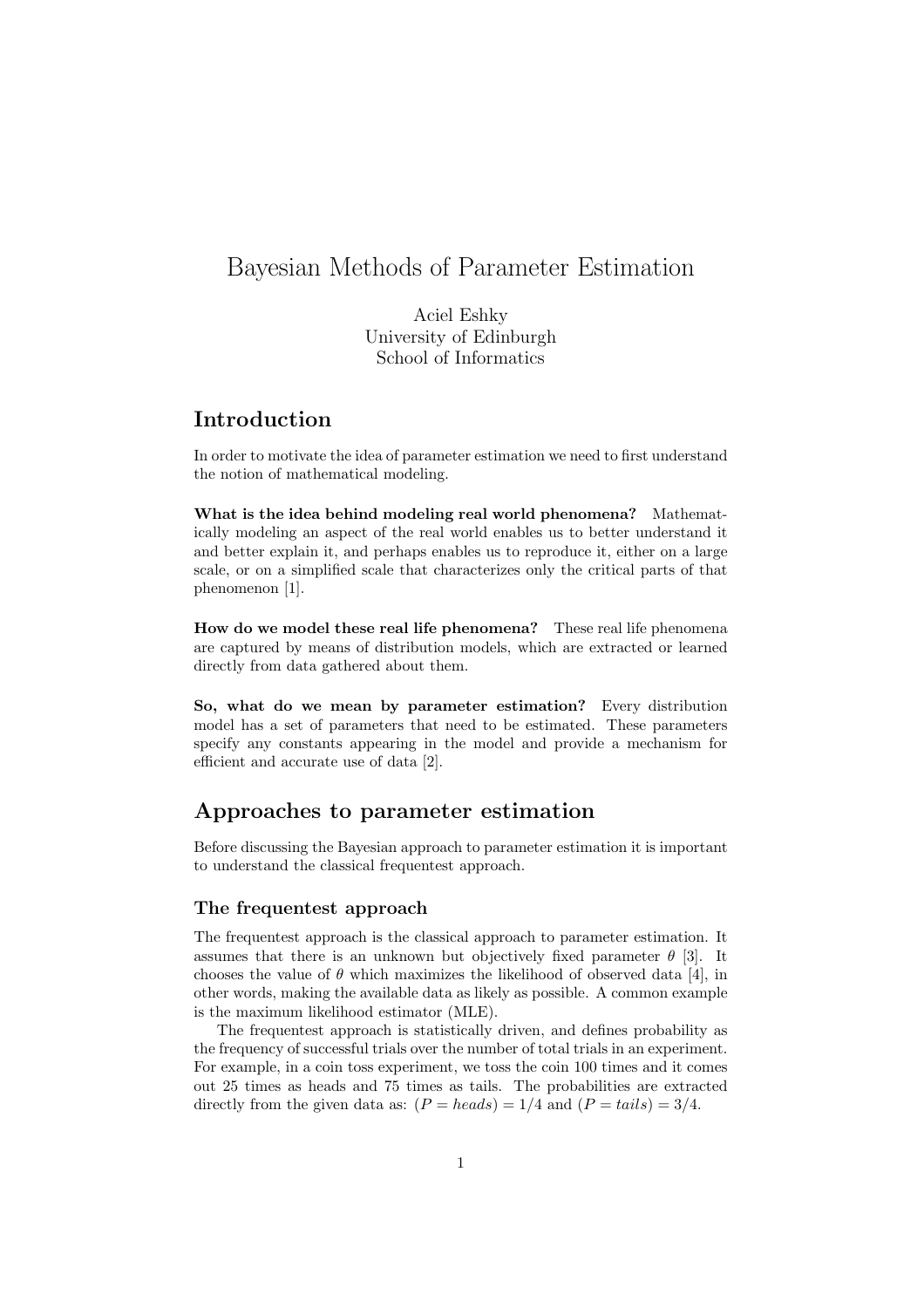Distribution models that use the frequentest approach to estimate their parameters are classified as generative models [5], which model the distribution of entire available data, assumed to have been generated with a fixed  $\theta$ .

#### The Bayesian approach

In contrast, the Bayesian approach allows probability to represent subjective uncertainty or subjective belief [3]. It fixes the data and instead assumes possible values for  $\theta$ .

Taking the same coin toss example, the probabilities would represent our subjective belief, rather than the number of successful trials over the total trials. If we believe that heads and tails are equally likely, the probabilities would become:  $(P = heads) = 1/2$  and  $(P = tails) = 1/2$ .

Distribution models that use the Bayesian approach to estimate their parameters are classified as conditional models, also known as discriminative models, which do not require us to model much of the data and are rather only interested in how particular part of the data depends on the other parts [5].

### The Bayesian paradigm

### Basics of Bayesian inference

This description is attributed to the following reference [6]. Bayesian inference grows out of the simple formula known as Bayes rule. Assume we have two random variables A and B. A principle rule of probability theory known as the chain rule allows us to specify the joint probability of A and B taking on particular values a and b,  $P(a, b)$ , as the product of the conditional probability that A will take on value a given that B has taken on value  $b, P(a|b)$ , and the marginal probability that B takes on value b,  $P(b)$ . Which gives us:

Joint probability = Conditional Probability x Marginal Probability

Thus we have:

$$
P(a,b) = P(a|b)P(b)
$$

There is nothing special about our choice to marginalize  $B$  rather than  $A$ , and thus equally we have:

$$
P(a,b) = P(b|a)P(a)
$$

When combining the two we get:

$$
P(a|b)P(b) = P(b|a)P(a)
$$

rearranged as:

$$
P(a|b) = \frac{P(b|a)P(a)}{P(b)}
$$

and can be equally written in a marginalized form as:

$$
P(a|b) = \frac{P(b|a)P(a)}{\sum_{a'}^{A} P(b|a')P(a')}
$$

This expression is Bayes Rule. Which indicates that we can compute the conditional probability of a variable  $A$  given the variable  $B$  from the conditional probability of B given A. This introduces the notion of prior and posterior knowledge.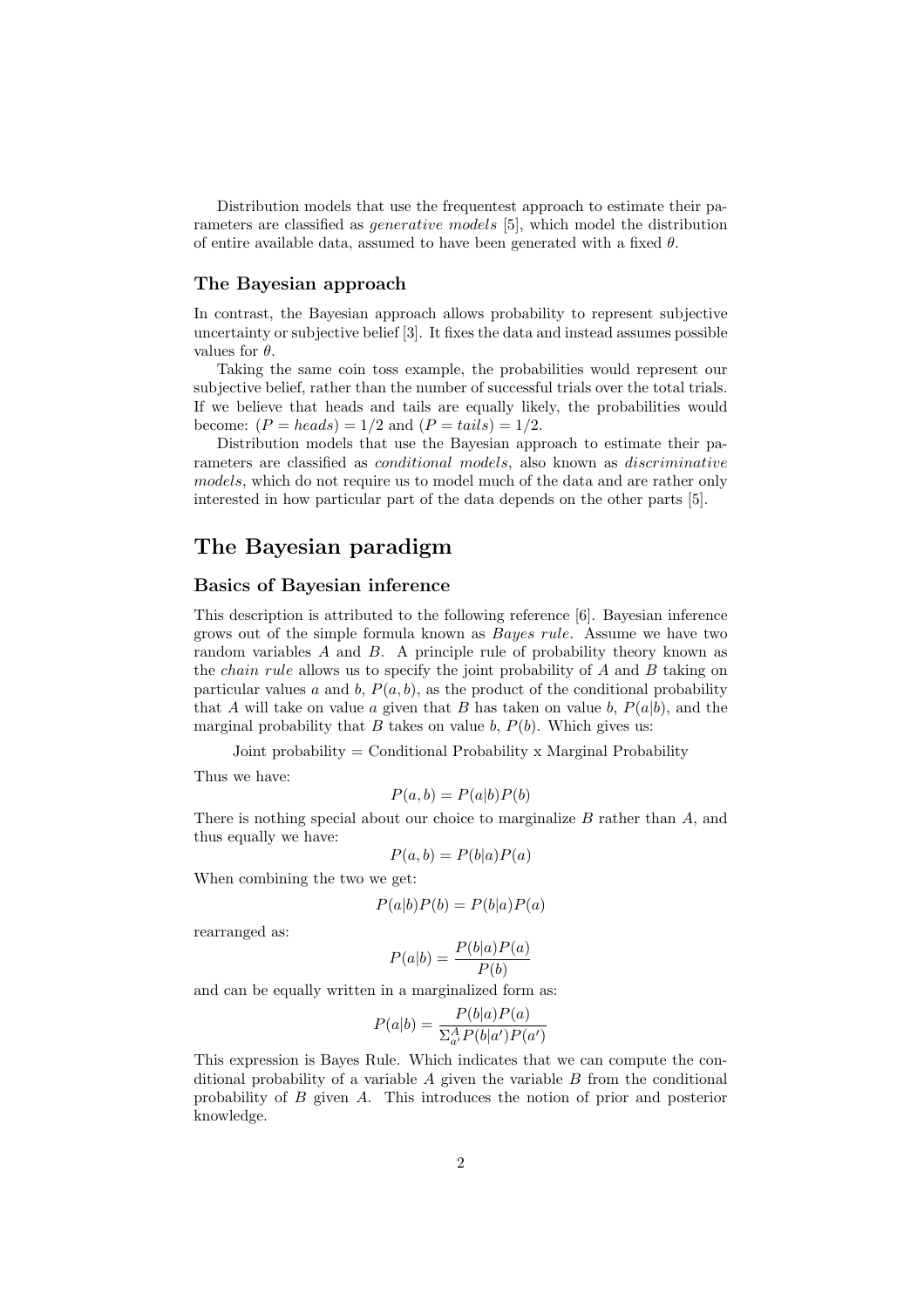#### Prior and posterior knowledge

A prior probability is the probability available to us beforehand, and before making any additional observations. A posterior probability is the probability obtained from the prior probability after making additional observation to the prior knowledge available [6]. In our example, the prior probability would be  $P(a)$  and the posterior probability would be  $P(a|b)$ . The additional observation was observing that  $B$  takes on value  $b$ .

#### Utilizing Bayes rule for parameter estimation

Bayes rule obtains its strength from the assumptions we make about the random variables and the meaning of probability [7]. When dealing with parameter estimation,  $\theta$  could be a parameter needed to be estimated from some given evidence or data d. The probability of data given the parameter is commonly referred to as the *likelihood*. And so, we would be computing the probability of a parameter given the likelihood of some data.

$$
P(\theta|d) = \frac{P(d|\theta)P(\theta)}{\Sigma_{\theta'}^{\Theta}P(d|\theta')P(\theta')}
$$

Bayesian parameter estimation specify how we should update our beliefs in the light of newly introduced evidence.

#### Summarizing the Bayesian approach

This summary is attributed to the following references [8, 4]. The Bayesian approach to parameter estimation works as follows:

- 1. Formulate our knowledge about a situation
- 2. Gather data
- 3. Obtain posterior knowledge that updates our beliefs

How do we formulate our knowledge about a situation?

- a. Define a distribution model which expresses qualitative aspects of our knowledge about the situation. This model will have some unknown parameters, which will be dealt with as random variables [4].
- b. Specify a prior probability distribution which expresses our subjective beliefs and subjective uncertainty about the unknown parameters, before seeing the data.

After gathering the data, how do we obtain posterior knowledge?

c. Compute posterior probability distribution which estimates the unknown parameters using the rules of probability and given the observed data, presenting us with updated beliefs.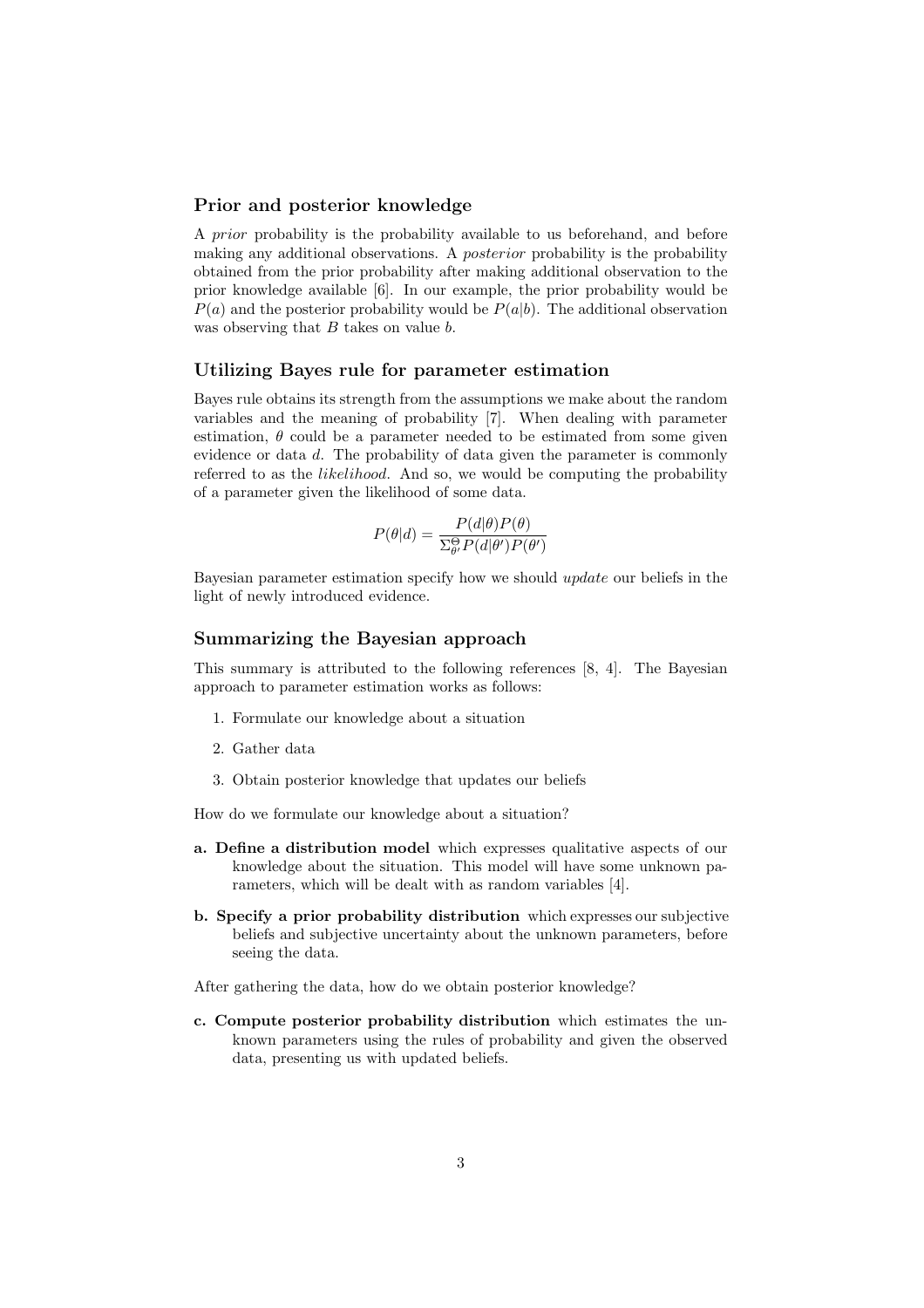# The problem of visual perception

To illustrate this Bayesian paradigm of parameter estimation, let us apply it to a simple example concerning visual perception. The example is attributed to the following reference [9].

### Formulating the Problem

The perception problem is modeled using observed image data, denoted as d. The observable scene properties, denoted as  $\theta$ , constitute the parameters needed to be estimated for this model. We can define probabilities as follows:

- $P(\theta)$  represents the probability distribution of observable scene properties, which are the parameters we need to estimate, or in other words, update in the light of new data. This probability constitutes the prior probability.
- $P(d|\theta)$  represents the probability distribution of the images given the observable scene properties. This probability constitutes the *likelihood*.
- $P(d)$  represents the probability of the images, which are constants that can be normalized over.
- $P(\theta|d)$  represents the probability distribution of the observable scene properties given the images. This probability constitute the posterior probability of the estimated parameters.
- By applying Bayes theorem we arrive at:

$$
P(\theta|d) = \frac{P(d|\theta)P(\theta)}{P(d)}
$$

And equally:

$$
P(\theta|d) = \frac{P(d|\theta)P(\theta)}{\Sigma_{\theta'}^{\Theta}P(d|\theta')P(\theta')}
$$

The denominator can be consider as a normalizing constant:

$$
P(\theta|d) = k \cdot P(d|\theta)P(\theta)
$$

### An example

Consider the following problem. Given the silhouette of an object, we need to infer what that object is.

The prior distribution of objects,  $P(Object) = P(\theta)$ , is:

| Object   | Probability |
|----------|-------------|
| Cube     | 0.3         |
| Cylinder | 0.2         |
| Sphere   | 0.1         |
| Prism    | 0.4         |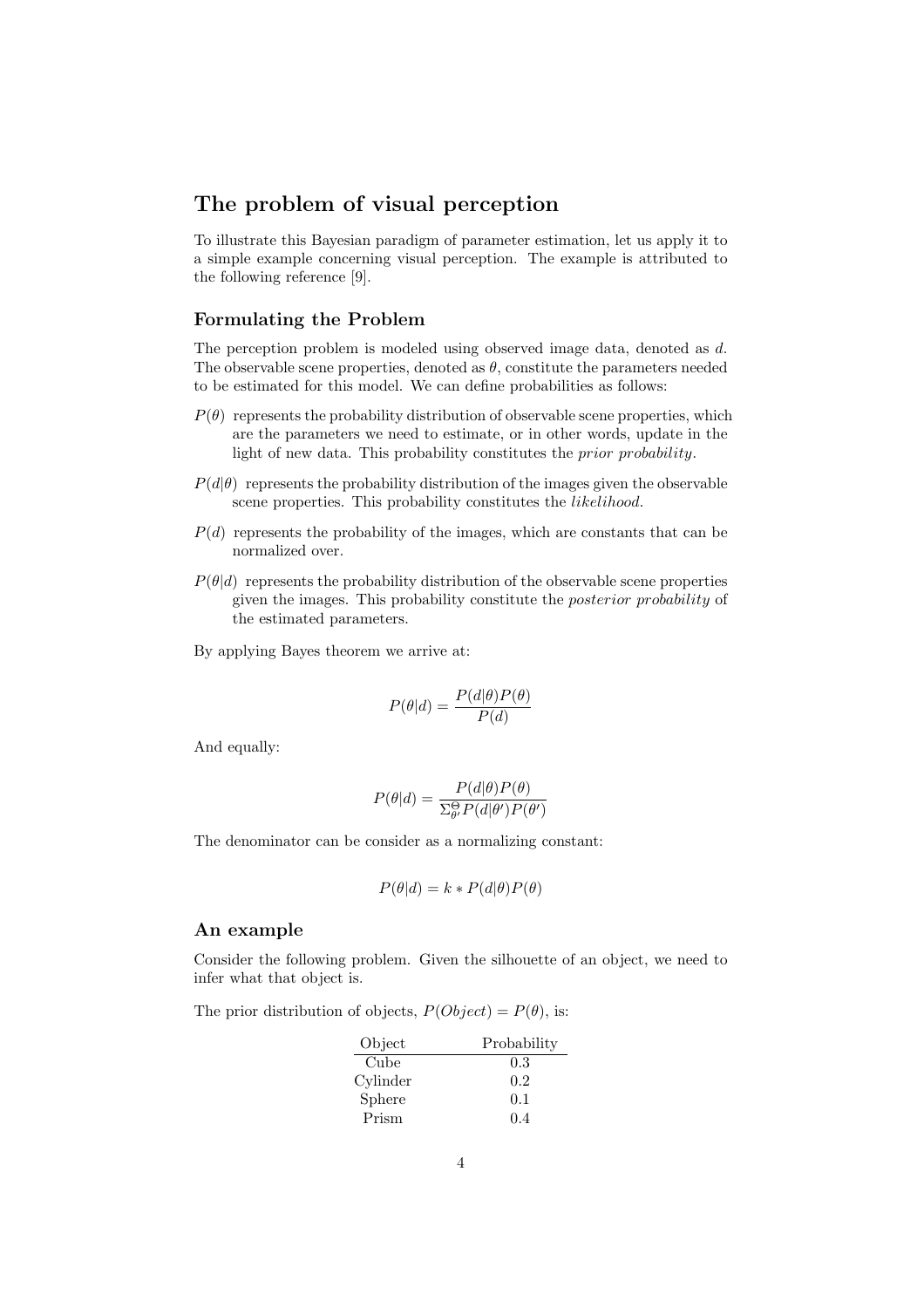

Figure 1: Objects and Silhouette [9]

The likelihood of a silhouette given an object,  $P(Silhouette|Object) = P(d|\theta)$ . is:

|           | Cube    | Cylinder | Sphere  | Prism   |
|-----------|---------|----------|---------|---------|
| Square    | $1.0\,$ | 0.6      | 0.0     | 0.4     |
| Circle    | 0.0     | 0.4      | $1.0\,$ | 0.0     |
| Trapezoid | 0.0     | 0.0      | 0.0     | $0.6\,$ |

The normalization constant  $k$  is given as 1.85.

The posterior distribution of objects given the silhouettes,  $P(Object|Silhouette) = P(\theta|d)$  can then be computed. For example, given  $\theta = Square$ 

> $P(Cube|Square) = k * 0.2 * 1.0 = 0.37$  $P(Cylinder|Square) = k * 0.3 * 0.6 = 0.333$  $P(Sphere|Square) = k * 0.1 * 0.0 = 0.0$  $P(Prism|Square) = k * 0.4 * 0.4 = 0.296$

And thus we have updated our beliefs in the light of newly introduced data.

# References

- [1] Amos Storkey. Mlpr lectures: Distributions and models. http://www.inf.ed.ac.uk/teaching/courses/mlpr/lectures/distnsandmodelsprint4up.pdf, 2009. School of Informatics, University of Edinburgh.
- [2] J.V. Beck and K.J. Arnold. Parameter estimation in engineering and science. Wiley series in probability and mathematical statistics. J. Wiley, New York, 1977.
- [3] Algorithms for graphical models (agm) bayesian parameter estimation. www-users.cs.york.ac.uk/ jc/teaching/agm/lectures/lect14/lect14.pdf, November 2006. University of York, Department of Computer Science.
- [4] Chris Williams. Pmr lectures: Bayesian parameter estimation. http://www.inf.ed.ac.uk/teaching/courses/pmr/slides/bayespe-2x2.pdf, 2008. School of Informatics, University of Edinburgh.